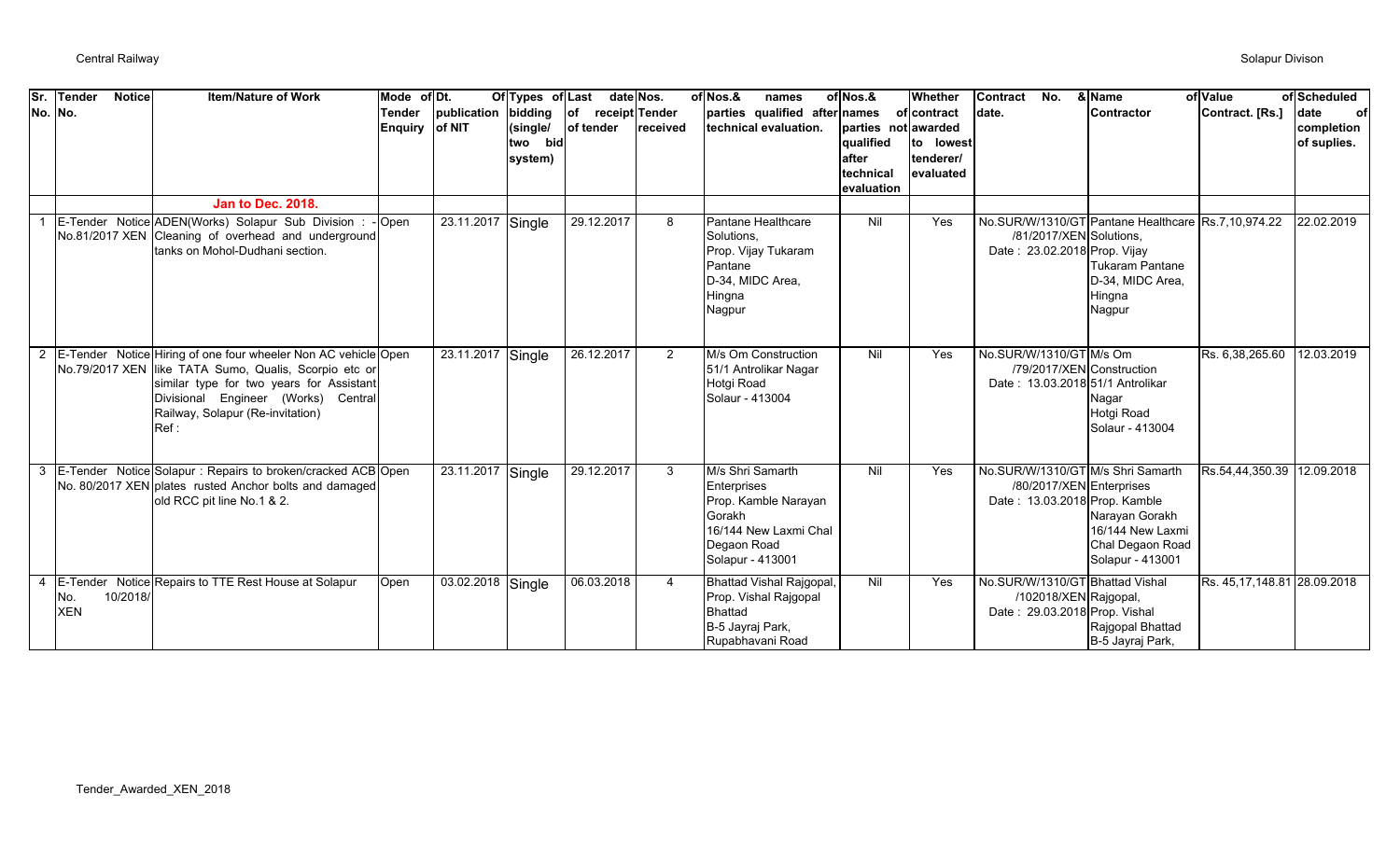| Sr.     | <b>Tender</b>     | <b>Notice</b> | <b>Item/Nature of Work</b>                                                                                                                                                                                                                                                                                                                                                                                                                        | Mode of Dt.                     |                   | Of Types of Last                          |                                | date Nos.    | of Nos.&<br>names                                                                                                             | of Nos.&                                                             | Whether                                            | Contract<br>No.                                                  | & Name                                                                                                                   | of Value                    | of Scheduled                            |
|---------|-------------------|---------------|---------------------------------------------------------------------------------------------------------------------------------------------------------------------------------------------------------------------------------------------------------------------------------------------------------------------------------------------------------------------------------------------------------------------------------------------------|---------------------------------|-------------------|-------------------------------------------|--------------------------------|--------------|-------------------------------------------------------------------------------------------------------------------------------|----------------------------------------------------------------------|----------------------------------------------------|------------------------------------------------------------------|--------------------------------------------------------------------------------------------------------------------------|-----------------------------|-----------------------------------------|
| No. No. |                   |               |                                                                                                                                                                                                                                                                                                                                                                                                                                                   | <b>Tender</b><br>Enquiry of NIT | publication       | bidding<br>(single/<br>two bid<br>system) | of receipt Tender<br>of tender | received     | parties qualified after names<br>technical evaluation.                                                                        | parties not awarded<br>qualified<br>after<br>technical<br>evaluation | of contract<br>to lowest<br>tenderer/<br>evaluated | date.                                                            | Contractor                                                                                                               | Contract. [Rs.]             | date<br>оf<br>completion<br>of suplies. |
|         |                   |               | <b>Jan to Dec. 2018.</b>                                                                                                                                                                                                                                                                                                                                                                                                                          |                                 |                   |                                           |                                |              |                                                                                                                               |                                                                      |                                                    |                                                                  |                                                                                                                          |                             |                                         |
|         |                   |               | 5 E-Tender Notice Solapur : 1) Repairs to Sr.DSO office 2) Open<br>No. 02/2018XEN Repairs to RPF Barrack at Solapur                                                                                                                                                                                                                                                                                                                               |                                 | 10.01.2018 Single |                                           | 13.02.2018                     | 3            | Sahyadri Construction<br>Prop. Vijay Shrirang<br>Shelar<br>At Post Khalosi, Tal:<br>Javoli<br>Satara                          | Nil                                                                  | Yes                                                | No.SUR/W/1310/GT Sahyadri<br>/02/2018/XEN Construction           | Date: 29.05.2018 Prop. Vijay Shrirang<br>Shelar<br>At Post Khalosi, Tal<br>Javoli<br>Satara                              | Rs.<br>1,48,52,269.32       | 28.11.2018                              |
| 6       | No.<br><b>XEN</b> |               | E-Tender Notice Solapur sub Division - Water supply Open<br>16/2018/ through road tanker on Mohol-Dudhani.                                                                                                                                                                                                                                                                                                                                        |                                 | 03.03.2018 Single |                                           | 06.04.2018                     | 4            | Arvind Enterprises,<br>Prop. Uma Arjun Rupnar,<br>144/1, Jankar Nagar,<br>Awse Wasti,<br>Amrai, Laxmi Peth,<br>SOLAPUR.413001 | Nil                                                                  | Yes                                                | No.SUR/W/1310/GT Arvind Enterprises,<br>Date: 06.06.2018 Rupnar, | /24/2018/XEN Prop.Uma Arjun<br>144/1, Jankar<br>Nagar, Awse Wasti,<br>Amrai, Laxmi Peth,<br>SOLAPUR.413001               | Rs. 29,94,979.03 05.06.2019 |                                         |
|         |                   |               | E-Tender Notice Repairs to toilet block, repairs to roof of Open<br>No. 24/2018XEN physiotherapy ward and TB ward partition<br>in ladies and gents ward, repairs to water<br>supply pipeline and drainage line,<br>replacement of decayed and non working<br>windows and doors etc. in Railway                                                                                                                                                    |                                 | 08.03.2018 Single |                                           | 20.04.2018                     | 3            | Chhaya Enterprises<br>Prop. Pungliya Chhaya<br>Plot No.12 Saishri<br>Banglow No.10<br>Narendra Nagar<br>Saiful, Vijapur Road, | Nil                                                                  | Yes                                                | No.SUR/W/1310/GT Prop. Pungliya<br>/28/2018/XEN Chhaya           | Chhaya Enterprises Rs. 84,63,780.69 24.06.2019<br>Date: 25.06.2018 Plot No.12 Saishri<br>Banglow No.10<br>Narendra Nagar |                             |                                         |
| 8       |                   |               | E-Tender Notice 1) Proposed 1/900 mm dia MS encasing Open<br>No. 28/2018XEN pipe line crossing (By pushing tech.) for<br>passing 1/630 mm dia MS sewage pipe<br>line for Municipal counil Solapur at km<br>456/4-5 on SUR - WD Section. 2)<br>Proposed 1/900 mm dia MS encasing<br>pipe line crossing (By pushing tech.) for<br>passing 1/630 mm dia MS sewage pipe<br>line for Municipal counil Solapur at km<br>461/2-3 on SUR - WD Section. 3) |                                 | 28.03.2018 Single |                                           | 04.05.2018                     | $\mathbf{1}$ | <b>Reliant Builders</b><br>Prop. Giridhari B Dahale<br>1070/37 Ramdoot<br><b>Housing Society</b><br>Sadashiv Peth, Pune       | Nil                                                                  | Yes                                                | No.SUR/W/1310/GT Reliant Builders<br>Date: 10.07.2018 Dahale     | /40/2018/XEN Prop. Giridhari B<br>1070/37 Ramdoot<br><b>Housing Society</b><br>Sadashiv Peth,<br>Pune                    | Rs.<br>1,54,36,381.21       | 09.07.2019                              |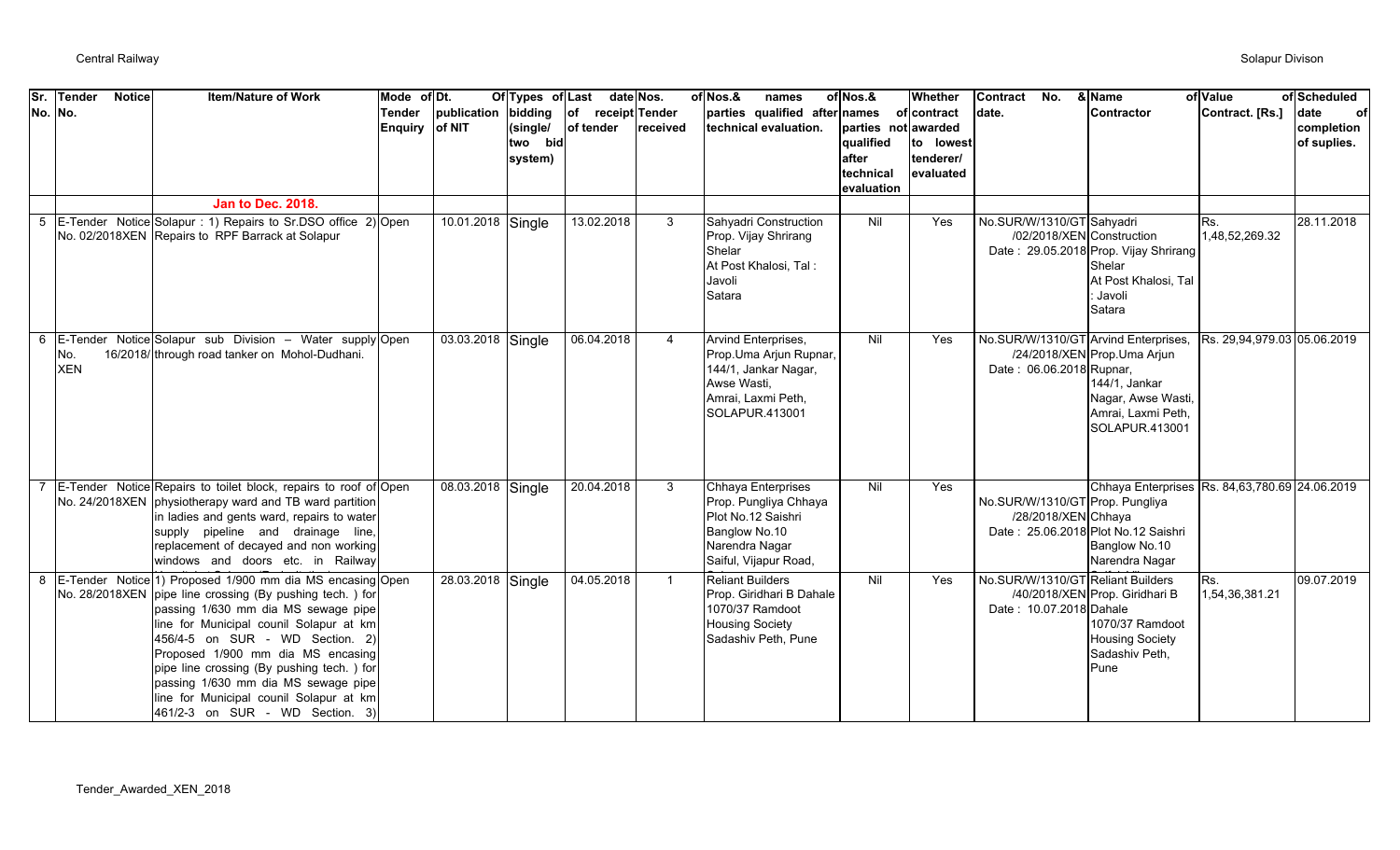| Sr. | Tender<br><b>Notice</b><br>No. No. | <b>Item/Nature of Work</b><br><b>Jan to Dec. 2018.</b>                                                                                                                                                                                                                                                                                                    | Mode of Dt.<br><b>Tender</b><br>Enquiry of NIT | publication       | Of Types of Last<br>bidding<br>(single/<br>two bid<br>system) | $\mathsf{I}$<br>receipt Tender<br>of tender | date Nos.<br>received | of Nos.&<br>names<br>parties qualified after names<br>technical evaluation.                                                                       | of Nos.&<br>parties not awarded<br>qualified<br>after<br>technical<br>evaluation | Whether<br>of contract<br>to lowest<br>tenderer/<br>evaluated | <b>Contract</b><br>No.<br>date.                                                                                         | & Name<br><b>Contractor</b>                                                                                                                                         | of Value<br>Contract. [Rs.] | of Scheduled<br>date<br>of<br>completion<br>of suplies. |
|-----|------------------------------------|-----------------------------------------------------------------------------------------------------------------------------------------------------------------------------------------------------------------------------------------------------------------------------------------------------------------------------------------------------------|------------------------------------------------|-------------------|---------------------------------------------------------------|---------------------------------------------|-----------------------|---------------------------------------------------------------------------------------------------------------------------------------------------|----------------------------------------------------------------------------------|---------------------------------------------------------------|-------------------------------------------------------------------------------------------------------------------------|---------------------------------------------------------------------------------------------------------------------------------------------------------------------|-----------------------------|---------------------------------------------------------|
|     | INo.<br><b>XEN</b>                 | 9 E-Tender Notice Solapur: Dismantling of old goods shed Open<br>40/2018/ No.1,2 &3 near PF No.1 and removing all<br>dismantled material.                                                                                                                                                                                                                 |                                                | 15.05.2018 Single |                                                               | 19.06.2018                                  | 12                    | <b>Uttam Construction</b><br>Prop. Uttam Devichand<br>Jain<br>Flat No.4 Nandanvan,<br>Ganpati Marg, Nigdi<br>Pune                                 | Nil                                                                              | Yes                                                           | No.SUR/W/1310/GT Uttam Construction<br>/42/2018/XEN Prop. Uttam<br>Date: 24.07.2018 Devichand Jain                      | Flat No.4<br>Nandanvan.<br>Ganpati Marg, Nigdi                                                                                                                      | Rs. 4,68,699.97             | 30 days                                                 |
|     |                                    | 10 E-Tender Notice 1. Repairs to waiting room, station Open<br>No. 42/2018XEN building, water stands, toilet blocks and<br>approach road at MO, MVE & PK and<br>replacement of M-tiles roof by PPGI<br>sheets to prevent leakages. 2. Heavy                                                                                                               |                                                | 16.05.2018 Single |                                                               | 22.06.2018<br>22.06.2018                    | 3                     | <b>Bhattad Vishal Rajgopal</b><br>Prop. Vishal Rajgopal<br><b>Bhattad</b><br>B-5 Jayraj Park,<br>Rupabhavani Road<br><b>FLAMINCO Refractories</b> | Nil                                                                              | Yes                                                           | No.SUR/W/1310/GT Bhattad Vishal<br>/42/2018/XEN Rajgopal,<br>Date: 24.07.2018 Prop. Vishal<br>No.SUR/W/1310/GT FLAMINCO | Rajgopal Bhattad<br>B-5 Jayraj Park,                                                                                                                                | Rs. 92,19,920.19 one year   |                                                         |
|     |                                    | 11 E-Tender Notice Repairs to washable apron on PF No.3 at Open<br>No. 43/2018XEN DD (450 Nos. of sleepers) and Repairs to<br>washable apron on PF No.3 at Solapur<br>(698 Nos of sleeper)                                                                                                                                                                |                                                | 16.05.2018        | Single                                                        |                                             | $\overline{1}$        | Pvt.Ltd.<br>Prop. Alok Tarachand<br>Goenka<br>2nd Floor, Sheel Niwas,<br>W H C Road                                                               | Nil                                                                              | Yes                                                           | /43/2018/XEN Refractories<br>Date: 24.07.2018 Pvt.Ltd.                                                                  | Prop. Alok<br><b>Tarachand Goenka</b><br>2nd Floor, Sheel                                                                                                           | Rs.54,68,554.78 one year    |                                                         |
|     |                                    | 12 E-Tender Notice Repairs to waiting room, station building, Open<br>No. 46/2018XEN water stands, toilet blocks and approach<br>road at HG, AKOR & DUD and<br>replacement of M-tile roof by PPGI sheets<br>to prevent leakages.                                                                                                                          |                                                | 06.06.2018 Single |                                                               | 06.07.2018                                  | 3                     | Krishna Construction &<br>Earth movers<br>Prop. Salunkhe<br>Madhukar Babasheb<br>At & Post Bhamni<br>Tal: Pandharpur                              | Nil                                                                              | Yes                                                           | No.SUR/W/1310/GT Krishna<br>Date: 16.08.2018 Earth movers                                                               | /46/2018/XEN Construction &<br>Prop. Salunkhe<br>Madhukar<br>Babasheb<br>At & Post Bhamni<br>Tal: Pandharpur                                                        | Rs. 64,57,461.28 one year   |                                                         |
|     |                                    | 13 E-Tender Notice 1.SUR Repairs to floor, doors & windows, Open<br>No. 47/2018XEN drainage system, toilets, kitchen platform,<br>water supply, leaky roof, pathways and<br>colony roads between TKWD-DUD<br>stations. 2. SUR Repairs to drainage<br>water supply, door and windows of RB - I<br>RB - II, RB - III colony at Solapur. (Re-<br>invitation) |                                                | 06.06.2018 Single |                                                               | 10.07.2018                                  | 3                     | Chhaya Enterprises<br>Prop. Pungliya Chhaya<br>Plot No.12 Saishri<br>Banglow No.10<br>Narendra Nagar<br>Saiful, Vijapur Road,<br>Solapur          | Nil                                                                              | Yes                                                           | Date: 16.08.2018 Chhaya                                                                                                 | No.SUR/W/1310/GT Chhaya Enterprises Rs.<br>/47/2018/XEN Prop. Pungliya<br>Plot No.12 Saishri<br>Banglow No.10<br>Narendra Nagar<br>Saiful, Vijapur<br>Road, Solapur | 1,44,37,230.11              | one year                                                |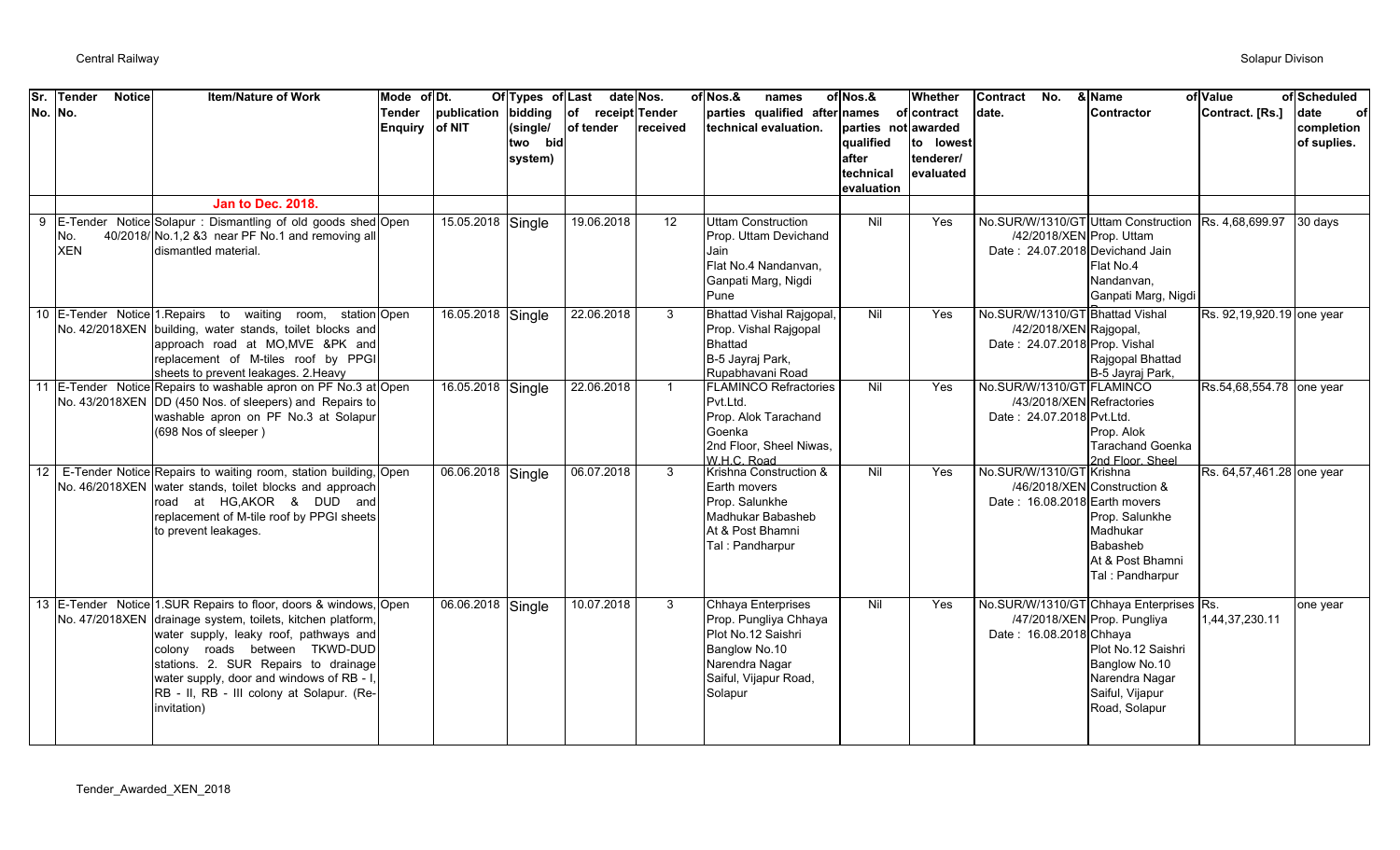| Sr. | Tender<br><b>Notice</b><br>No. No. | <b>Item/Nature of Work</b><br><b>Jan to Dec. 2018.</b>                                                                                                                                                                                                                                                                                                              | Mode of Dt.<br><b>Tender</b><br><b>Enquiry</b> | publication<br>of NIT | Of Types of Last<br>bidding<br>(single/<br>two bid<br>system) | $ $ of<br>receipt Tender<br>of tender | date Nos.<br>received | of Nos.&<br>names<br>parties qualified after names<br>technical evaluation.                                                                 | of Nos.&<br>parties not awarded<br>qualified<br>lafter<br>technical<br>evaluation | Whether<br>of contract<br>to lowest<br>tenderer/<br>evaluated | <b>Contract</b><br>No.<br>date.                                                           | & Name<br><b>Contractor</b>                                                                       | of Value<br>Contract. [Rs.] | of Scheduled<br><b>date</b><br>of<br>completion<br>of suplies. |
|-----|------------------------------------|---------------------------------------------------------------------------------------------------------------------------------------------------------------------------------------------------------------------------------------------------------------------------------------------------------------------------------------------------------------------|------------------------------------------------|-----------------------|---------------------------------------------------------------|---------------------------------------|-----------------------|---------------------------------------------------------------------------------------------------------------------------------------------|-----------------------------------------------------------------------------------|---------------------------------------------------------------|-------------------------------------------------------------------------------------------|---------------------------------------------------------------------------------------------------|-----------------------------|----------------------------------------------------------------|
|     |                                    | 14 E-Tender Notice 1) Improvement circulating area and Open<br>No.48/2018 XEN provision of well regulated lines for<br>pickup/drop etc. 2) Improvement to<br>concourse hall, waiting hall PRS, Booking<br>office etc.3) Improvement to retiring room<br>and toilet improvement 4) Improvement to<br>platform surface by vacuum concrete and<br>chequered tiles etc. |                                                | 07.06.2018            | Single                                                        | 10.07.2018                            | $\overline{2}$        | Shri.Mahesh Shrichand<br>Roopchandani<br>Office No. 9 and 10.<br>Antrolikar Nagar No. 1<br>Solapur                                          | Nil                                                                               | Yes                                                           | No.SUR/W/1310/GT Shri.Mahesh<br>/48/2018/XEN Shrichand<br>Date: 28.08.2018 Roopchandani   | Office No. 9 and<br>10.<br>Antrolikar Nagar<br>No. 1<br>Solapur                                   | Rs.<br>3,90,31,518.62       | 06 months                                                      |
|     |                                    | 15 E-Tender Notice Solapur : Heavy repairs to RCC H.S.Tank Open<br>No.57/2018 XEN located near filter house behind running<br>room, DRM office and Railway Officer<br>colony. (Re-invitation)                                                                                                                                                                       |                                                | 20.07.2018 Single     |                                                               | 31.07.2018                            | 3                     | <b>Matoshri Entrprises</b><br>Prop. Viveksingh<br>Sangramsingh Chavan<br>Block No.3 Malhar<br>Appartment<br>Hotgi Road, Solapur -<br>413003 | Nil                                                                               | Yes                                                           | No.SUR/W/1310/GT Matoshri Entrprises<br>Date: 01.10.2018 Sangramsingh                     | /57/2018/XEN Prop. Viveksingh<br>Chavan<br>Block No.3 Malhar<br>Appartment<br>Hotgi Road, Solapur | Rs. 45,38,368.39 06 months  |                                                                |
|     |                                    | 16 E-Tender Notice Solapur: Repairs to goods shed including Open<br>No.60/2018 XEN cleaning, gate repairs, painting, colouring<br>etc.                                                                                                                                                                                                                              |                                                | 04.08.2018 Single     |                                                               | 05.09.2018                            | 4                     | M/s Aditya Enterprises<br>Prop. Nagnath Rupnar<br>No 1 Jankar Nagar<br>Havse Vasti<br>Amrai Laxmi Peth<br>Solaur - 413001                   | Nil                                                                               | Yes                                                           | No.SUR/W/1310/GT M/s Aditya<br>/60/2018/XEN Enterprises<br>Date: 01.10.2018 Prop. Nagnath | Rupnar<br>No 1 Jankar Nagar<br>Haven Vacti                                                        | Rs. 26,33,835.07 06 months  |                                                                |
|     |                                    | 17 E-Tender Notice Solapur : Renovation of Luggage office Open<br>No.63/2018 XEN and outward parcel office in existing<br>cabins for installation of PMS system in<br>Solapur parcel office.                                                                                                                                                                        |                                                | 04.08.2018 Single     |                                                               | 07.09.2018                            | $\overline{4}$        | Radha Enterprises<br>Prop. Jaspalsingh<br>Durgadas Kaiyyawale<br>H.No.35 North Sadar<br>Bazar<br>Solaur - 413003                            | Nil                                                                               | Yes                                                           | No.SUR/W/1310/GT Radha Enterprises<br>Date: 01.10.2018 Durgadas                           | /63/2018/XEN Prop. Jaspalsingh<br>Kaiyyawale<br>H.No.35 North<br>Sadar Bazar                      | Rs. 3,21,558.88             | 06 months                                                      |